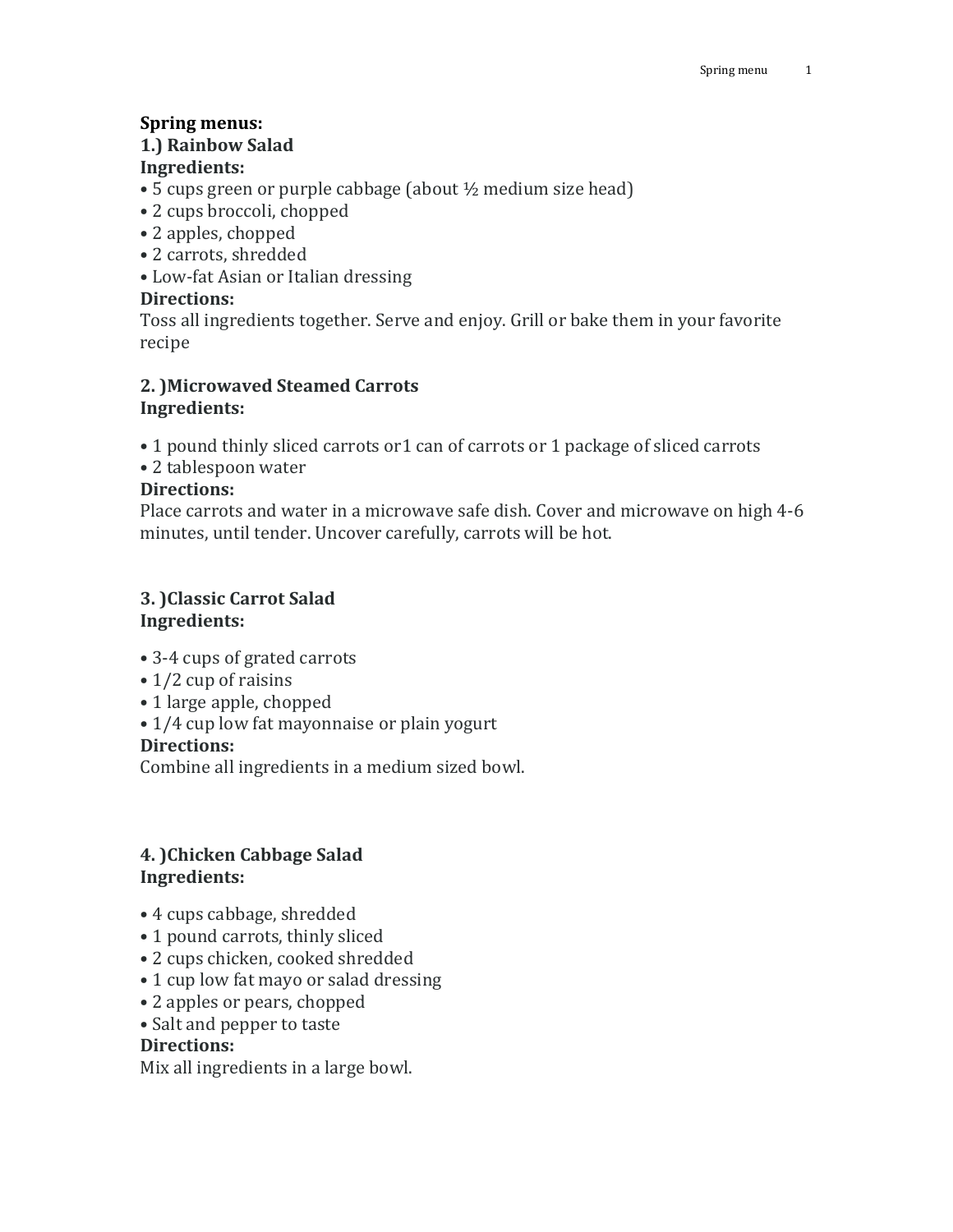## **5. )Garlic Chicken with Cabbage**

Thaw frozen products in the refrigerator overnight. Place the frozen chicken below fresh or ready-to-eat foods in the refrigerator on a pan so chicken juices do not drip on other products. DO NOT THAW AT ROOM TEMPERATURE. Cook within 24 hours after thawing. Cook chicken to an internal temperature of 165o F for 15 seconds. adapted from FNS/USDA Commodity Food Fact Sheet A509 Chicken, Leg Quarters

#### **Ingredients:**

- 4-5 Chicken pieces, thawed
- 1 medium onion chopped
- 3-8 garlic cloves or use garlic salt or garlic powder to your liking
- Salt and pepper to taste
- 2 cups chicken broth
- 1 head cabbage, chopped
- 2 tablespoons olive oil

#### **Directions:**

Sauté onions and garlic in 1 tablespoon oil 1-2 minutes on medium high heat. Add chicken and brown for 5 minutes per side depending on size of pieces. Then add cabbage, chicken broth, cover and cook an additional 10 minutes or until cabbage is soft. Add salt and pepper to taste.

#### **How to cook dry beans quick an easily**

Beans make a great addition to almost any dish you can think of. Add them to scrambled eggs, toss a handful into a salad, mash them up on toast, you name it. They're a great source of fiber and protein. If all else fails, try taco night! This recipe will work for any kind of beans: Black beans, kidney beans, Great Northern beans, navy beans, and pinto beans

Ingredients

- 3 tablespoons olive oil
- 1/2 yellow onion chopped
- 1 clove of garlic chopped
- 1 pound of dried beans
- Water for cooking
- $\bullet$  1/2 teaspoon salt

Instructions